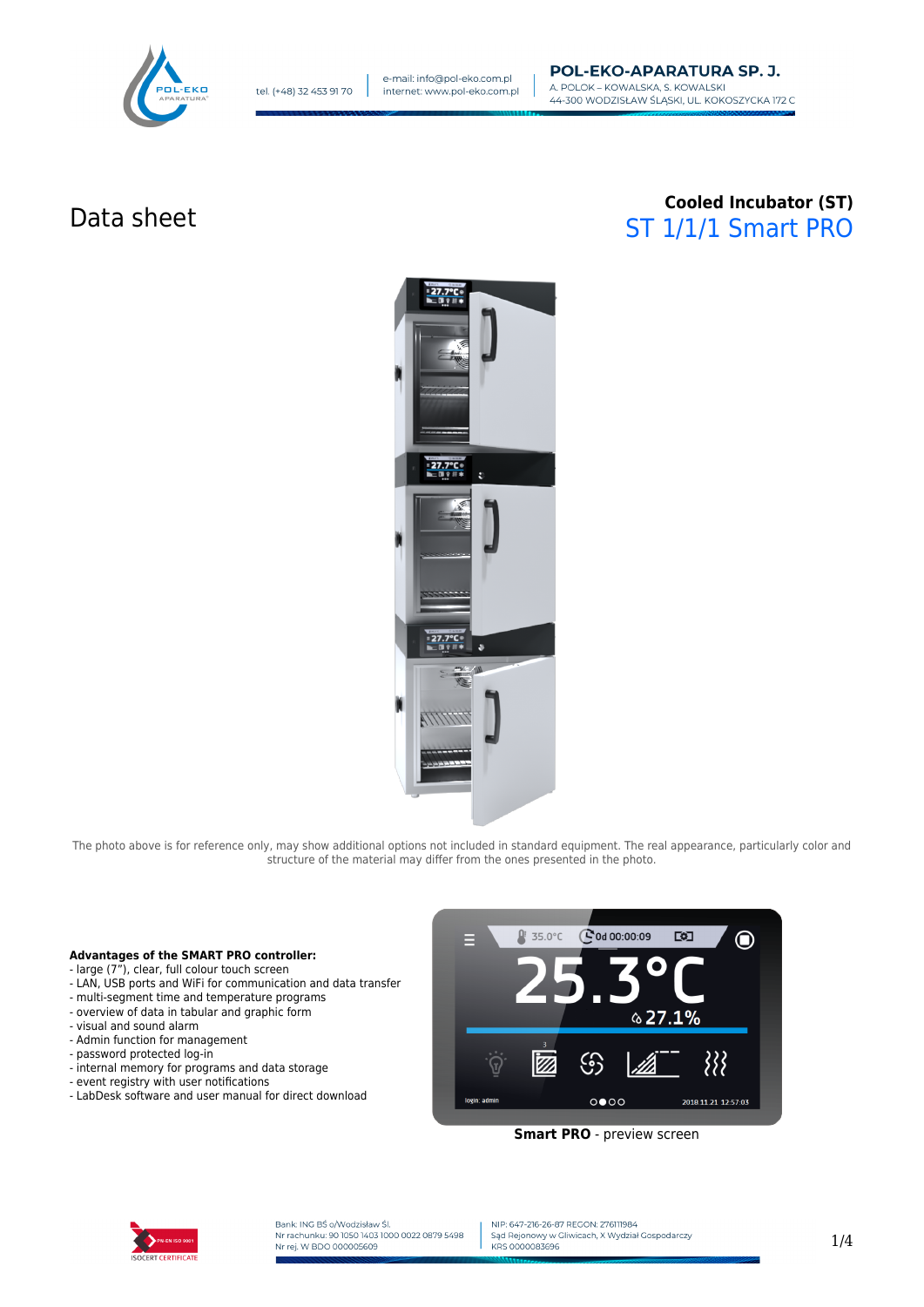

| air convection                           | forced                               |
|------------------------------------------|--------------------------------------|
| chamber capacity [I]                     | 70/70/70                             |
| working capacity [I]                     | 55/55/55                             |
| controller                               | microprocessor PID                   |
| display                                  | 7" full colour touch screen          |
| <b>TEMPERATURE</b>                       |                                      |
| temperature range [°C]                   | $+3+70$                              |
| temperature resolution every  [°C]       | 0,1                                  |
| temperature fluctuation at 37°C [+/-°C]* | 0,3                                  |
| temperature variation at 37°C [+/-°C]*   | 0,5                                  |
| over temperature protection              | class 3.3 to DIN 12880               |
| <b>CHAMBER</b>                           |                                      |
| door type                                | solid / glass or double (option) /5/ |
| interior                                 |                                      |
| P Smart PRO                              | DIN 1.4301                           |
| PS Smart PRO                             | DIN 1.4301                           |
| housing                                  |                                      |
| P Smart PRO                              | powder coated sheet                  |
| PS Smart PRO                             | stainless steel polished             |

| overall dims [mm] /1/ |      |
|-----------------------|------|
| width A               | 570  |
| height B              | 1920 |
| depth C               | 680  |
| internal dims [mm]    |      |
| width D               | 430  |
| width D'              | 470  |
| height E              | 430  |
| depth F               | 300  |
| depth F'              | 360  |
|                       |      |



| shelves (standard   max)    | 2 2 / 2   2 / 2   2 |
|-----------------------------|---------------------|
| max shelf workload [kg] /2/ | 10                  |
| max unit workload [kg]      | 20/20/20            |
| weight [kg]                 | 98                  |

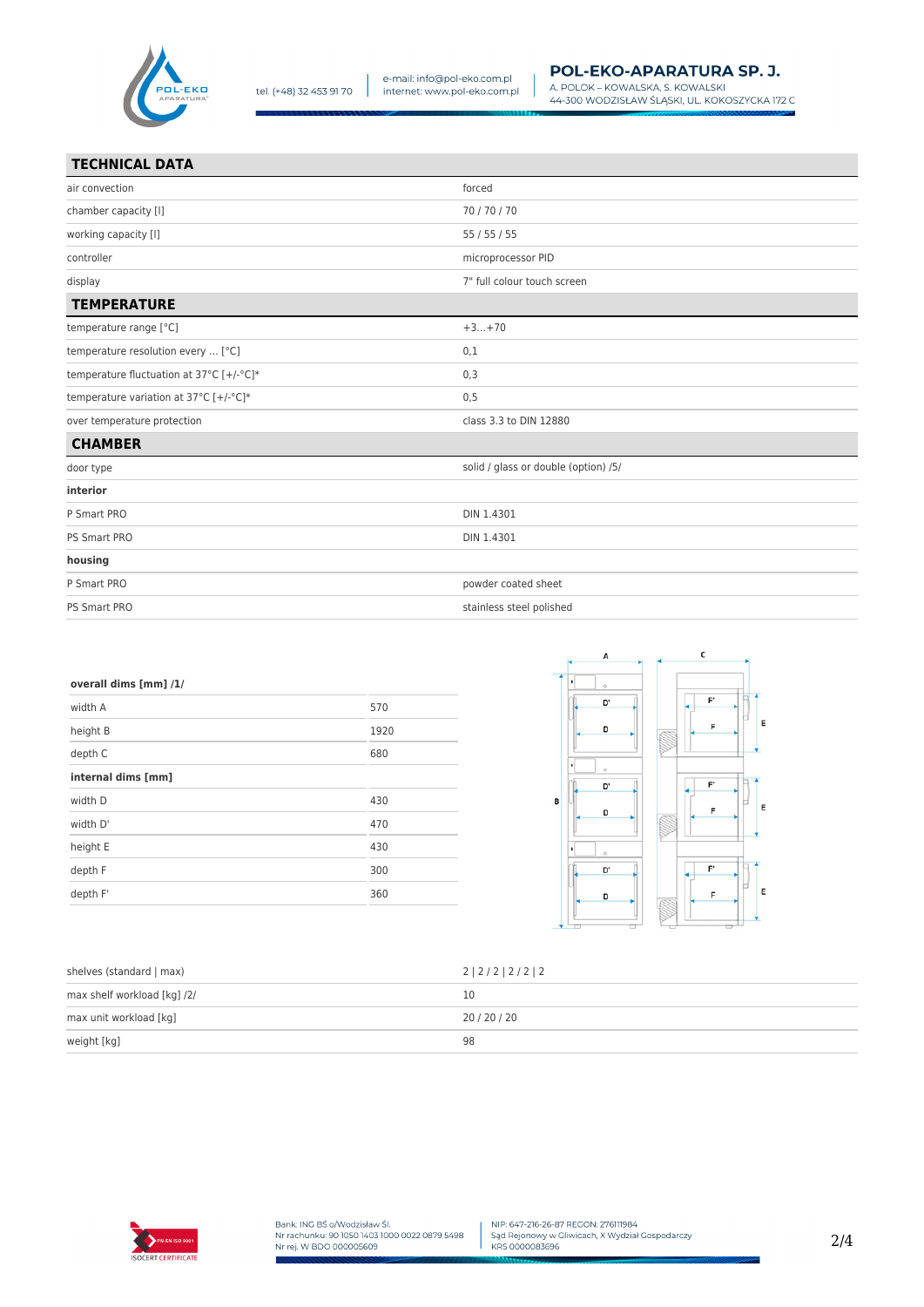

### **ELECTRICAL PARAMETERS**

| voltage**           | 230V 50-60Hz                                                                                                                                                                                                                                                                                                                                                                                                                                                          |
|---------------------|-----------------------------------------------------------------------------------------------------------------------------------------------------------------------------------------------------------------------------------------------------------------------------------------------------------------------------------------------------------------------------------------------------------------------------------------------------------------------|
| nominal power [W]   | 750                                                                                                                                                                                                                                                                                                                                                                                                                                                                   |
| refrigerant         | R1234ze / GWP=1                                                                                                                                                                                                                                                                                                                                                                                                                                                       |
| warranty            | 24 months                                                                                                                                                                                                                                                                                                                                                                                                                                                             |
| manufacturer        | POL-EKO-APARATURA                                                                                                                                                                                                                                                                                                                                                                                                                                                     |
| txt opis pod tabela | all the above technical data refer to standard units (without optional accessories)<br>* - fluctuation measured in centre of the chamber; in space, variation (K) calculated for chamber as:<br>$K = +/-$ (T average max. - T average min. ) / 2<br>** - other power supplies on request<br>1 - depth doesn't include 50 mm of power cable<br>2 - on uniformly loaded surface<br>3 - reinforced shelf<br>4 - reinforced version<br>5 - additional internal glass door |

#### all the above technical data refer to standard units (without optional accessories)

- \* fluctuation measured in centre of the chamber; in space, variation (K) calculated for chamber as:
- $K= +/-$  (T average max. T average min. ) / 2
- \*\* other power supplies on request
- 1 depth doesn't include 50 mm of power cable
- 2 on uniformly loaded surface
- 3 reinforced shelf
- 4 reinforced version
- 5 additional internal glass door

## OPTIONS AND ACCESSORIES

|             | Order number: */C             | Internal glass door                              |
|-------------|-------------------------------|--------------------------------------------------|
|             | Order number: */A             | External glass door                              |
| <b>INOX</b> | Order number: */P INOX        | Stainless steel wire shelf INOX                  |
|             | Order number: */PP            | Perforated shelf                                 |
|             | Order number: */PW            | Reinforced shelf                                 |
|             | Order number: KUW GN*/*       | Stainless steel cuvettes                         |
| <b>ALU</b>  | Order number: ST/CHL/SWP ALU  | Aluminum drawer with powder coated slides        |
| <b>INOX</b> | Order number: ST/CHL/SWP INOX | Stainless steel drawer with powder coated slides |



Bank: ING BŚ o/Wodzisław Śl.<br>Nr rachunku: 90 1050 1403 1000 0022 0879 5498 Nr rej. W BDO 000005609

NIP: 647-216-26-87 REGON: 276111984 Sale Rejonowy w Gliwicach, X Wydział Gospodarczy<br>KRS 0000083696